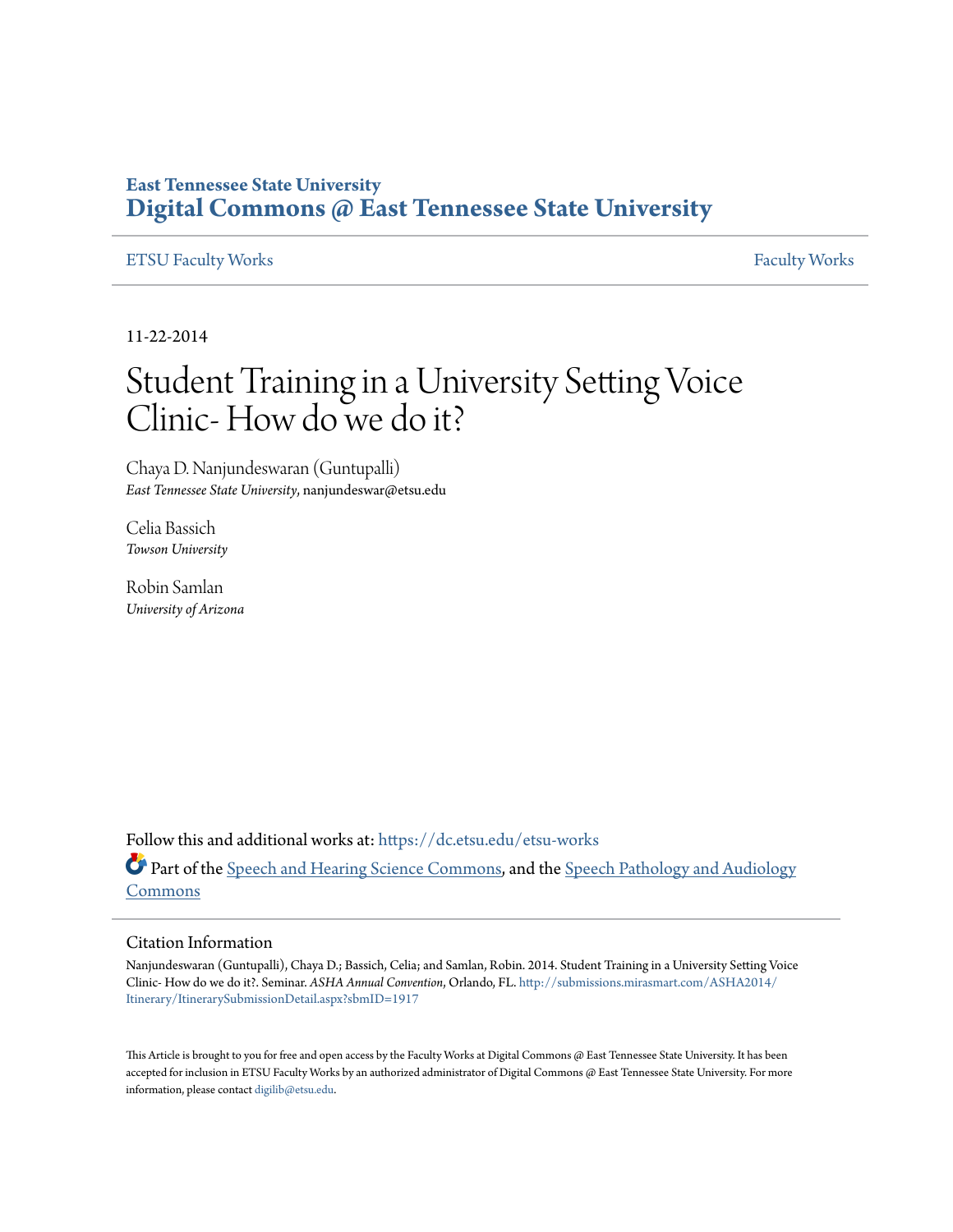#### Student Training in a University Setting Voice Clinic- How do we do it?

#### **Copyright Statement**

This document is the intellectual property of the author(s). It was originally published by the *[American Speech-](http://submissions.mirasmart.com/ASHA2014/Itinerary/ItinerarySubmissionDetail.aspx?sbmID=1917)[Language-Hearing Association Convention](http://submissions.mirasmart.com/ASHA2014/Itinerary/ItinerarySubmissionDetail.aspx?sbmID=1917)*.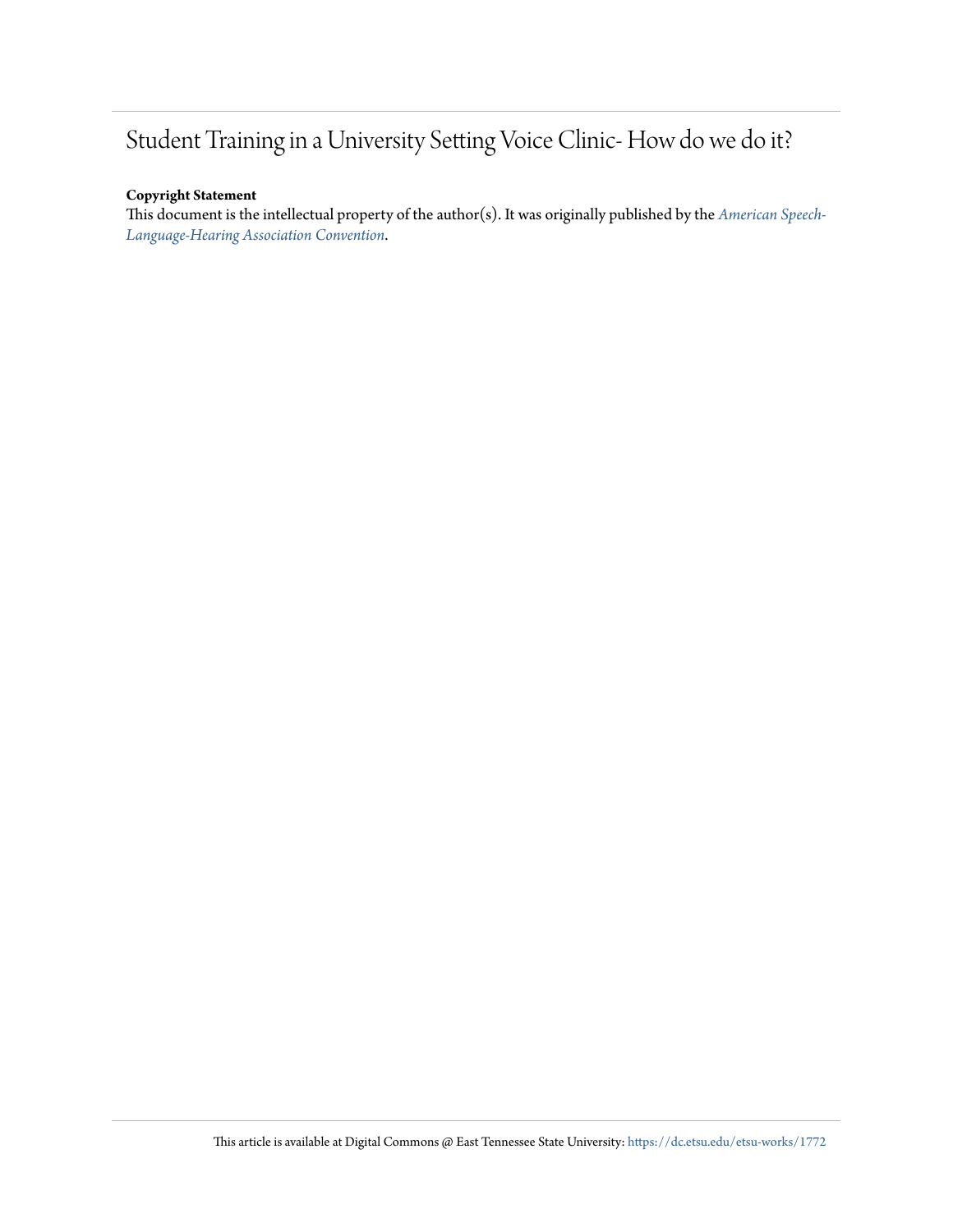



# Student Training in a University Setting Voice Clinic-How do we do it?

Chaya Nanjundeswaran, Ph.D., CCC-SLP Celia Bassich, Ph.D., CCC-SLP Robin Samlan, Ph.D., CCC-SLP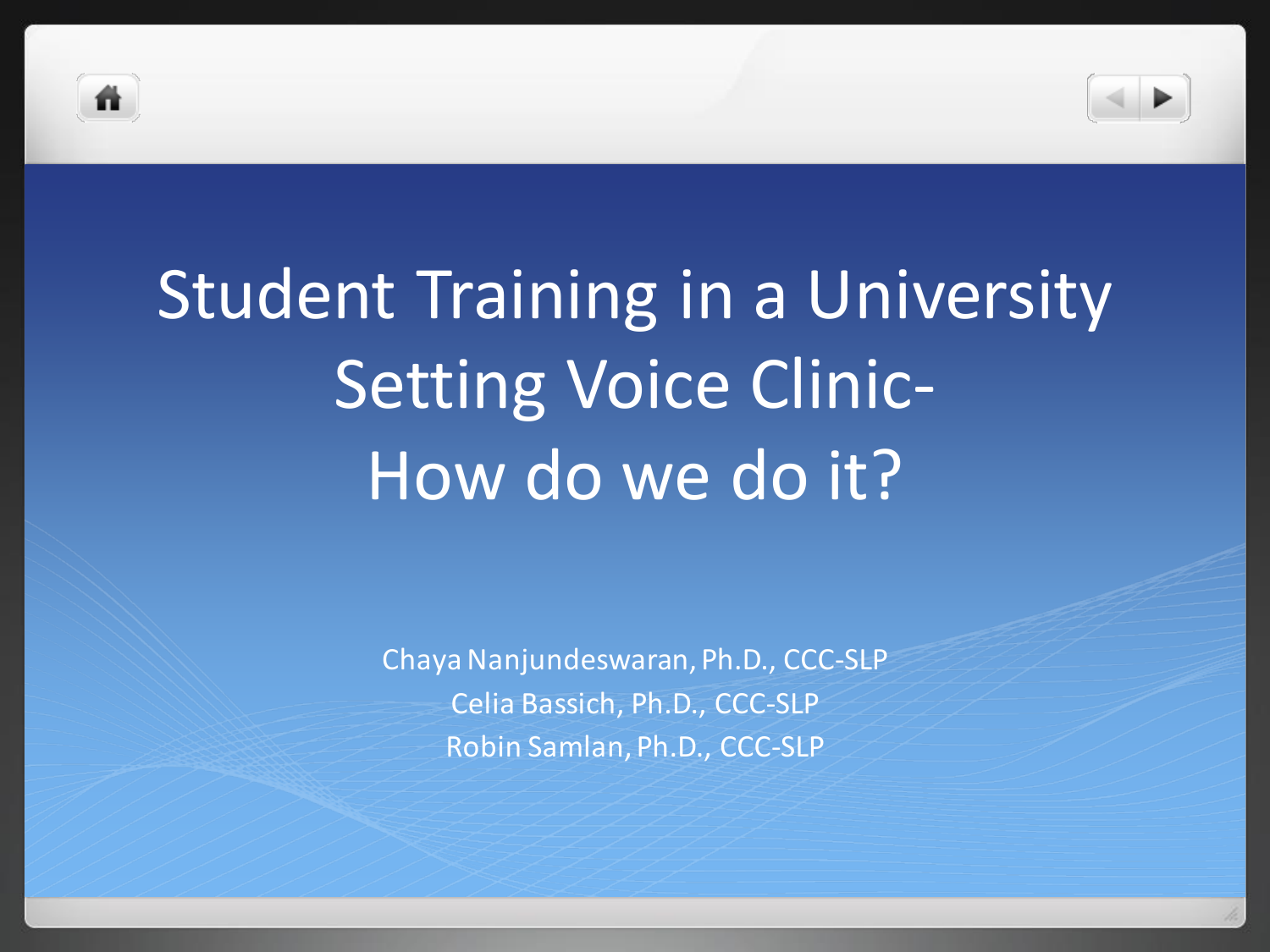



#### **Disclosure**

- Chaya Nanjundeswaran does not have any financial or non-financial disclosures related to this topic
- Celia Bassich does not have any financial or non-financial disclosures related to this topic
- Robin Samlan does not have any financial or non-financial disclosures related to this topic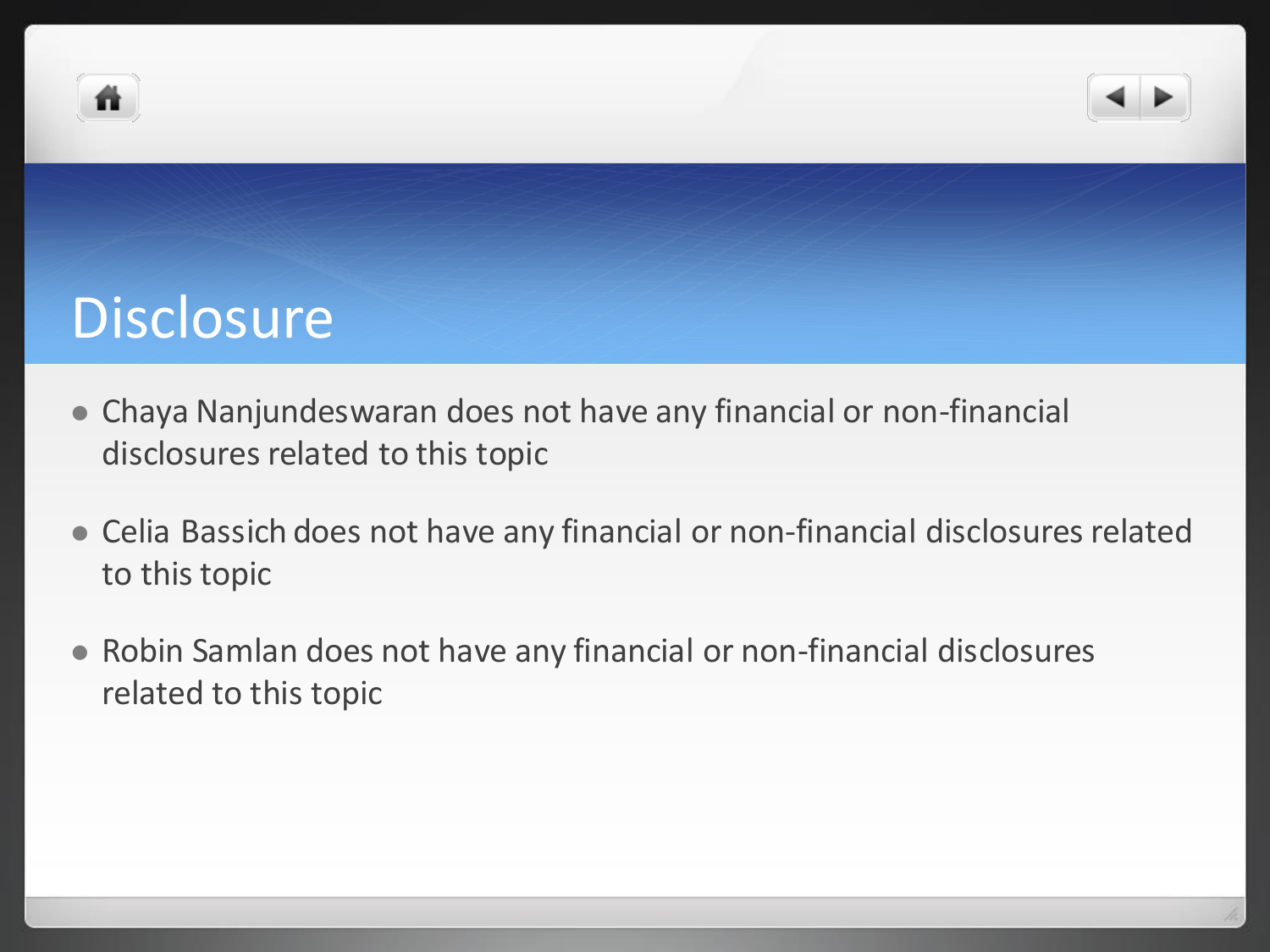



### Clinical Supervision- University Setting

#### **GOALS**

- Best possible clinical education to graduate students
- Appropriate care to the clients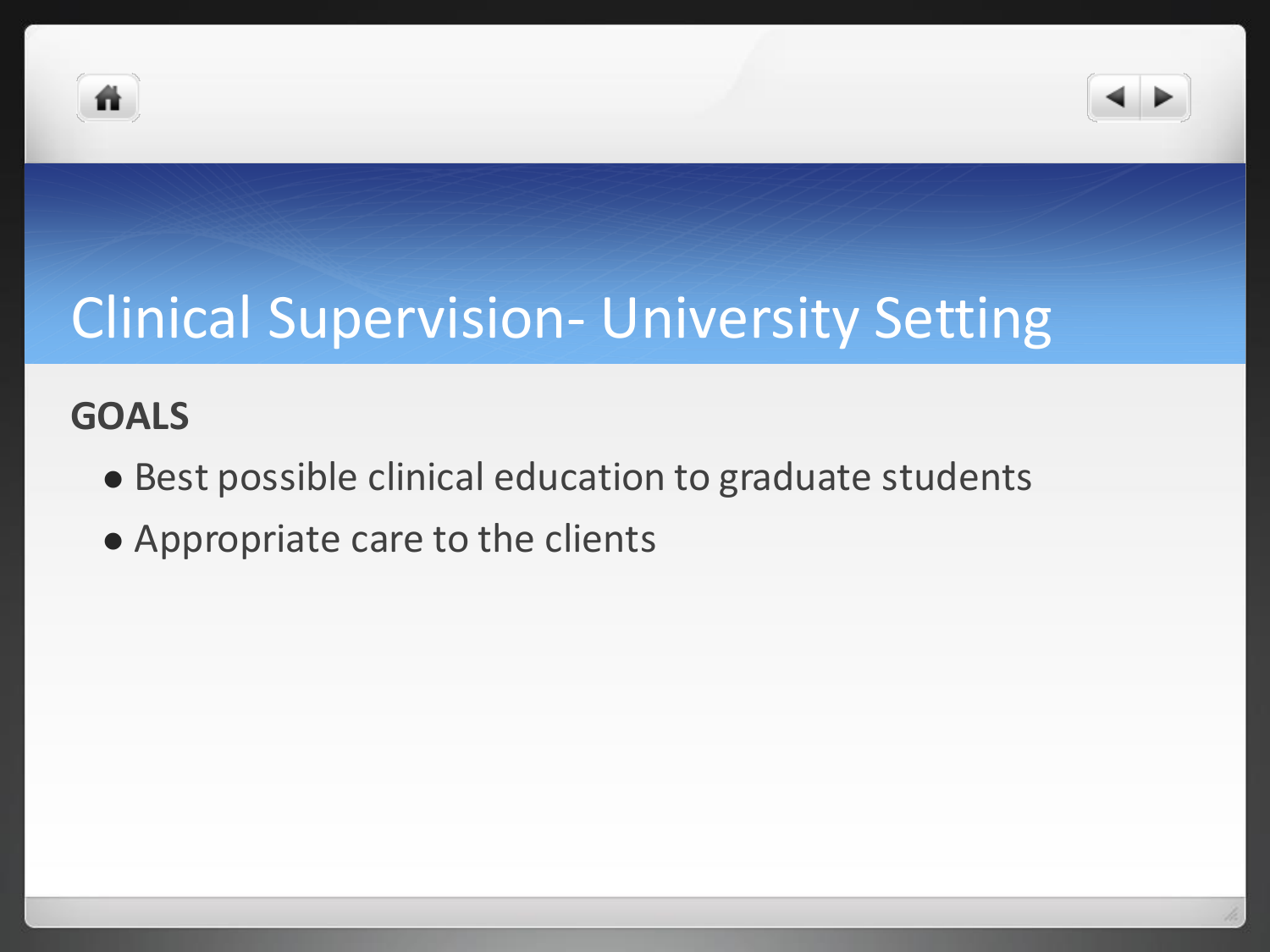



### Specific to Voice

#### **Requirements**

- Voice quality perception and discrimination
- Model target vocal quality
- Knowledge of several different treatment approaches/ strategies to elicit target behavior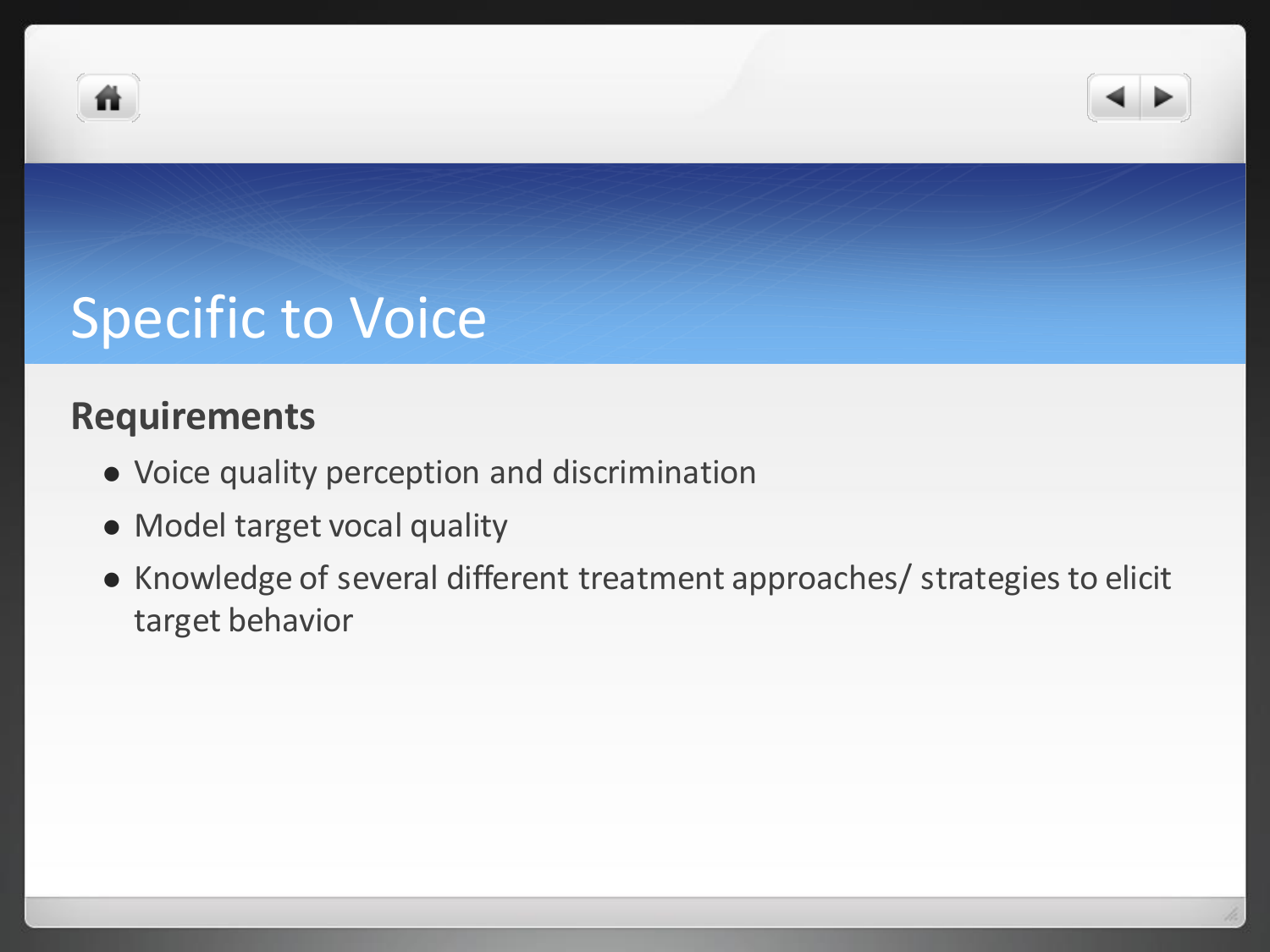



### Challenges-specific to voice

- Current trend of vocal quality: Glottal fry
	- Problems with simulation and use of appropriate of voice quality
	- Ability to discriminate and perceive vocal quality changes
- Voice therapy timeline
	- 4-8 sessions (efficiency)
	- Consistency of clients; no-shows
- Voice course offered in the final semester
- Diversity of patients
	- High level critical thinking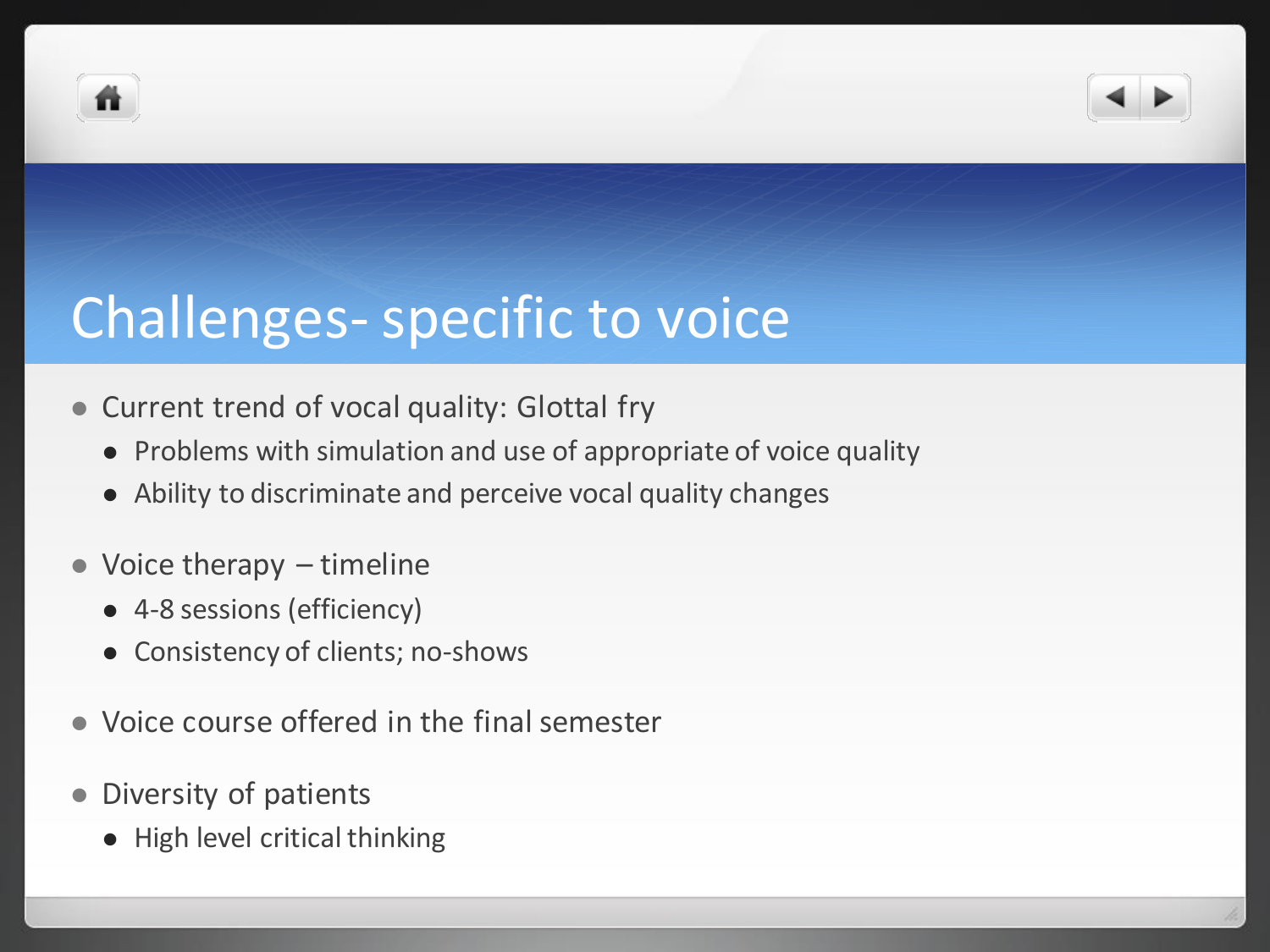



#### ETHICAL DILEMMA

Where do we draw the line?

**Graduate Education Vs Patient Welfare**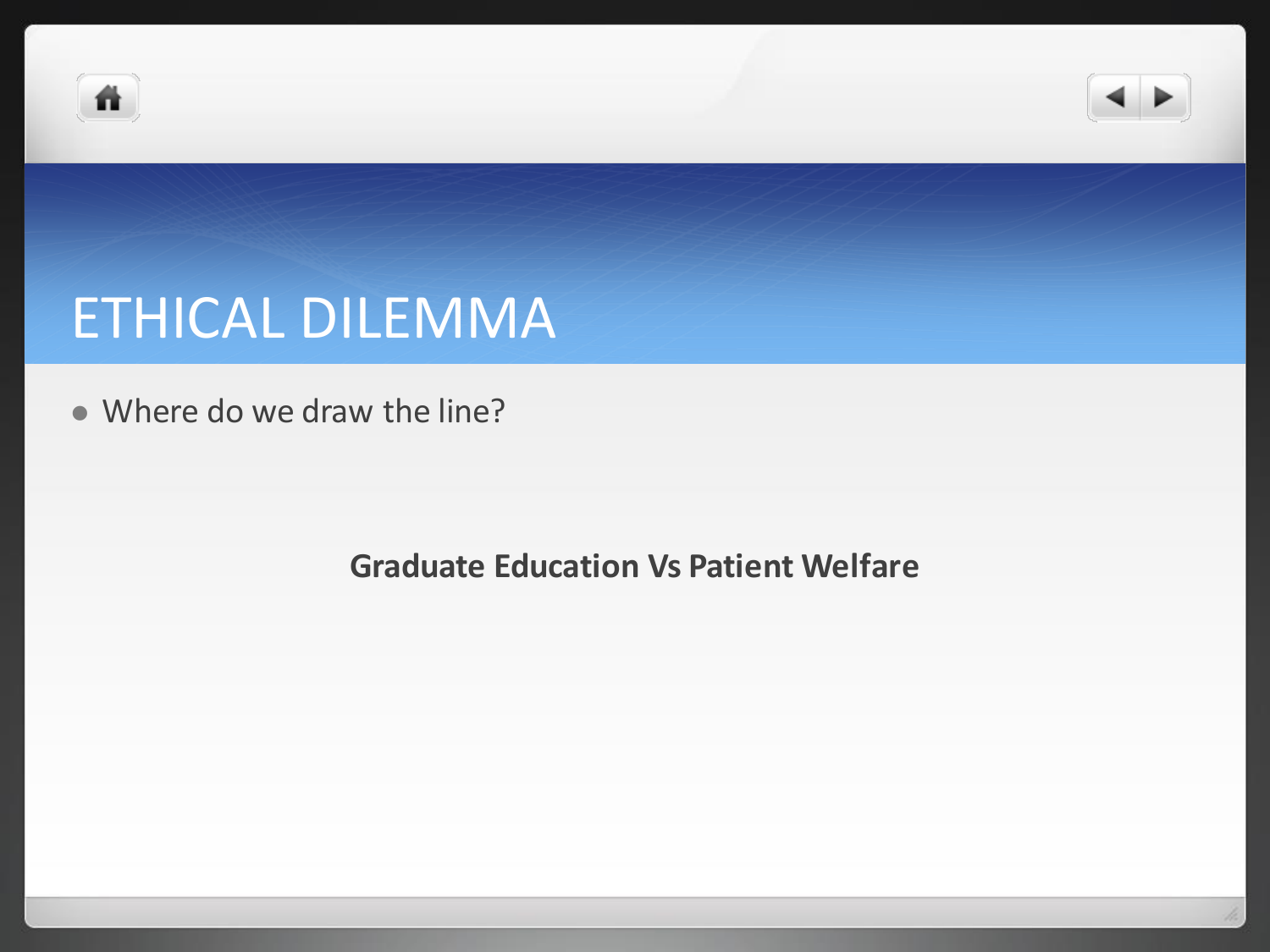



### Ethical question

Your patient travels an hour, misses work, and pays out of pocket for treatment. It is clearly a financial burden to come see you, yet voice therapy is essential for her job. Your student accepting a poor quality production or is lacking momentum. You:



Watch and let the student learn. Provide feedback later



Enter the room after a couple of minutes



Give the student 5-10 min. before entering the room



Give the student 10 min. before entering the room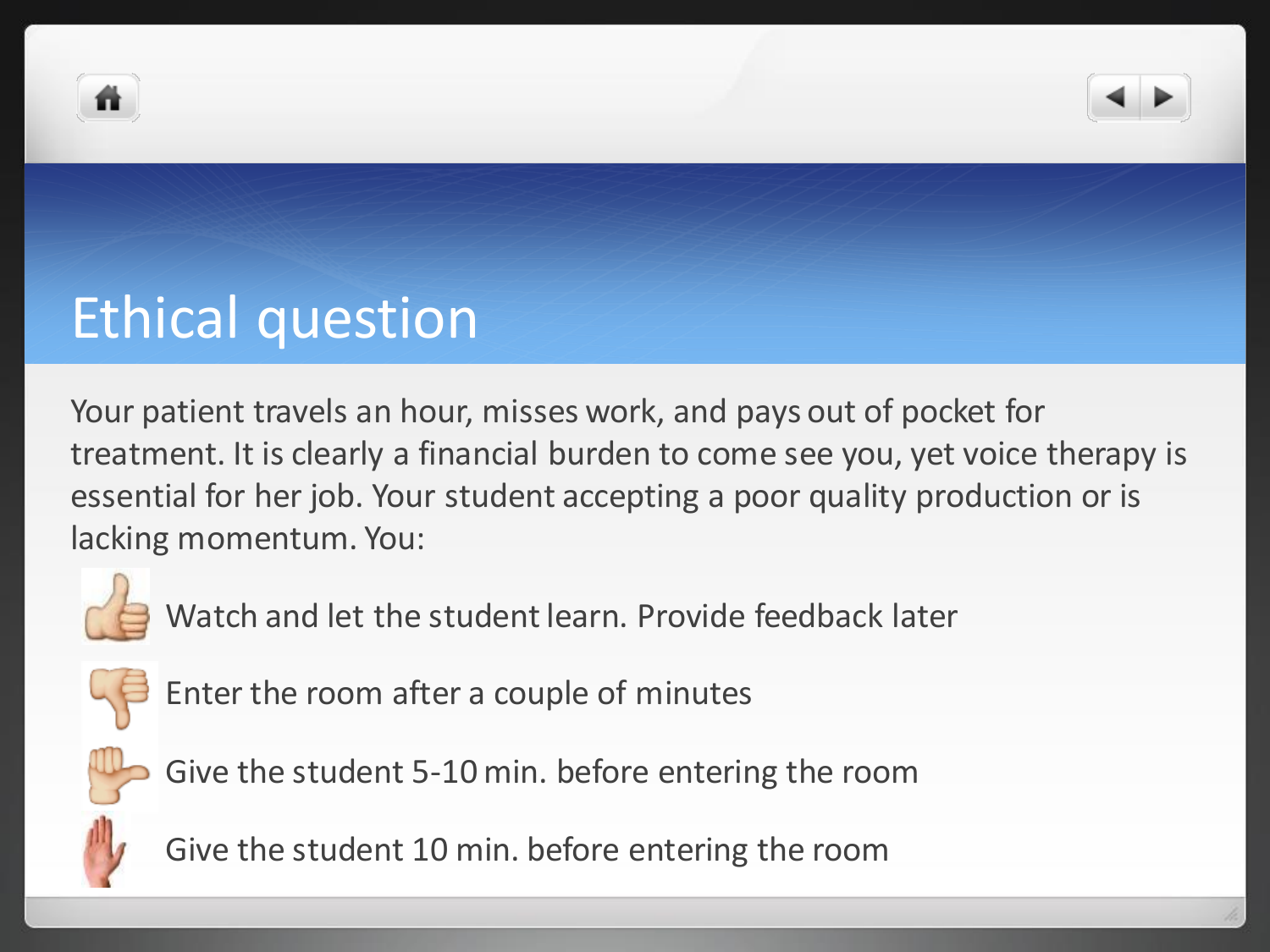



#### When you enter the room, you:



Are unobtrusive – providing the clinician with a written note or provide a verbal suggestion



Take over the session briefly to model what should happen next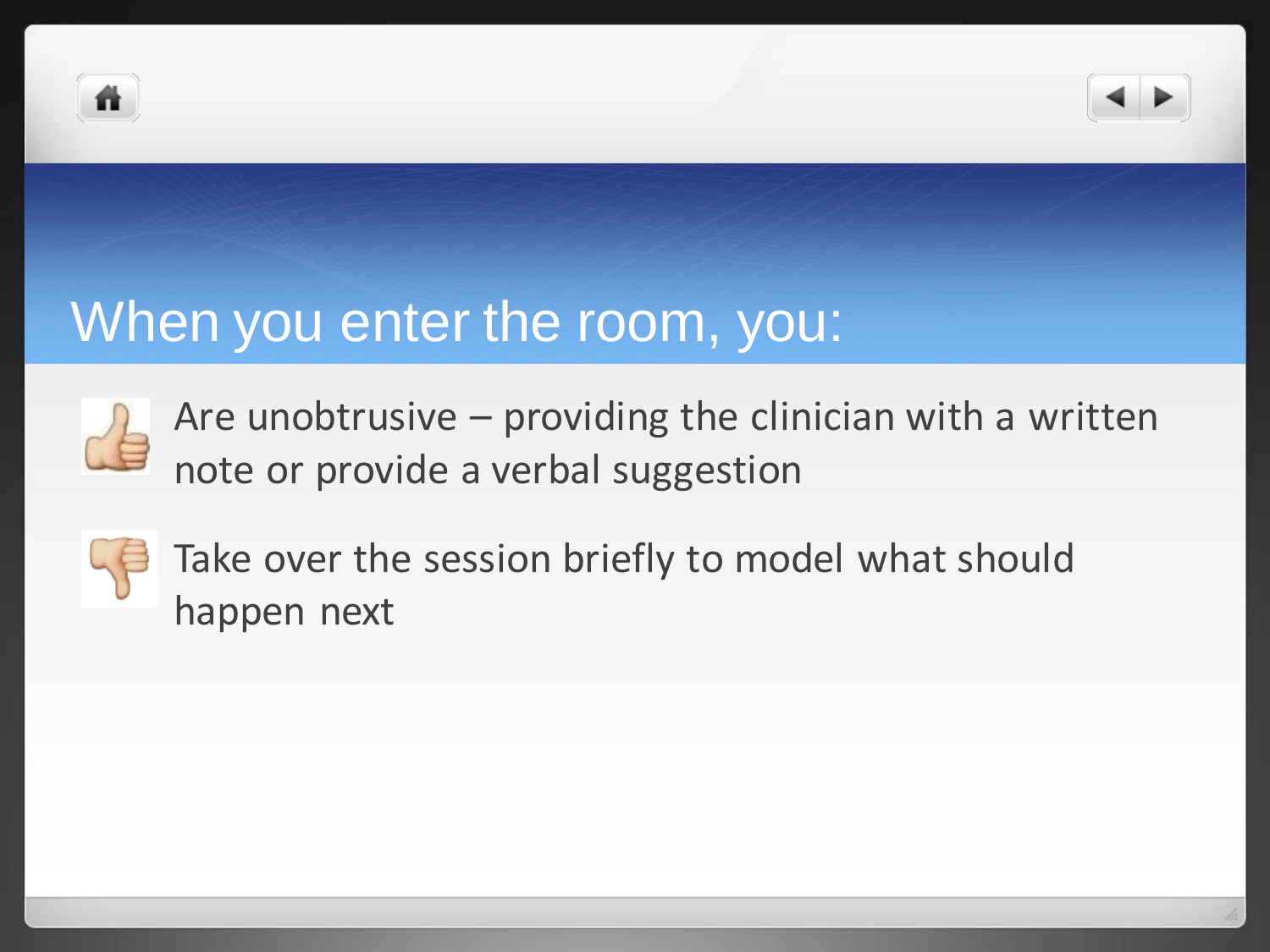



# **OUR PROPOSAL**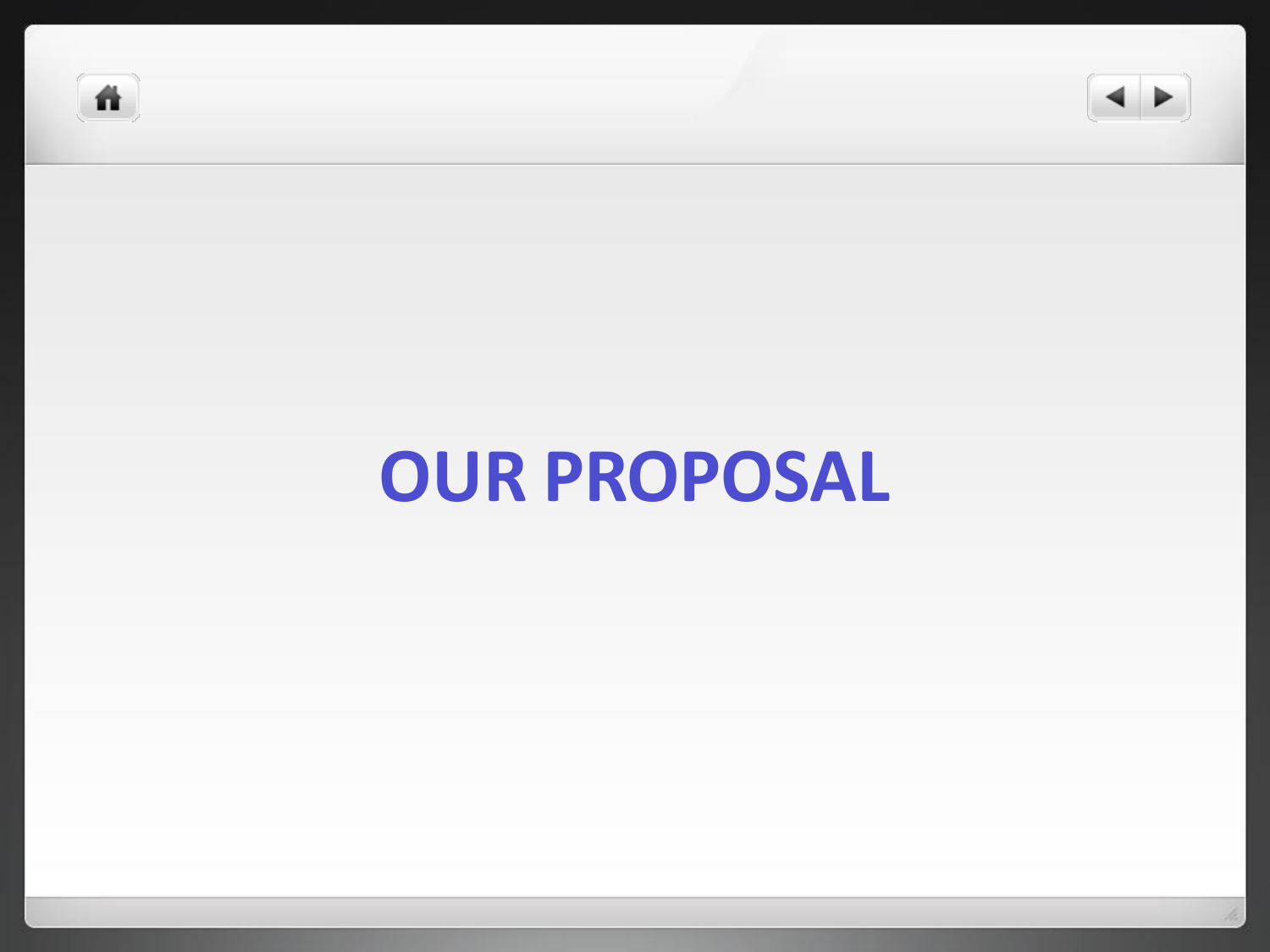



#### A supervisory framework

- 1. Selecting students
- 2. Boot Camp & Practice
- 3. Providing modeling and feedback in session
- 4. Follow-up feedback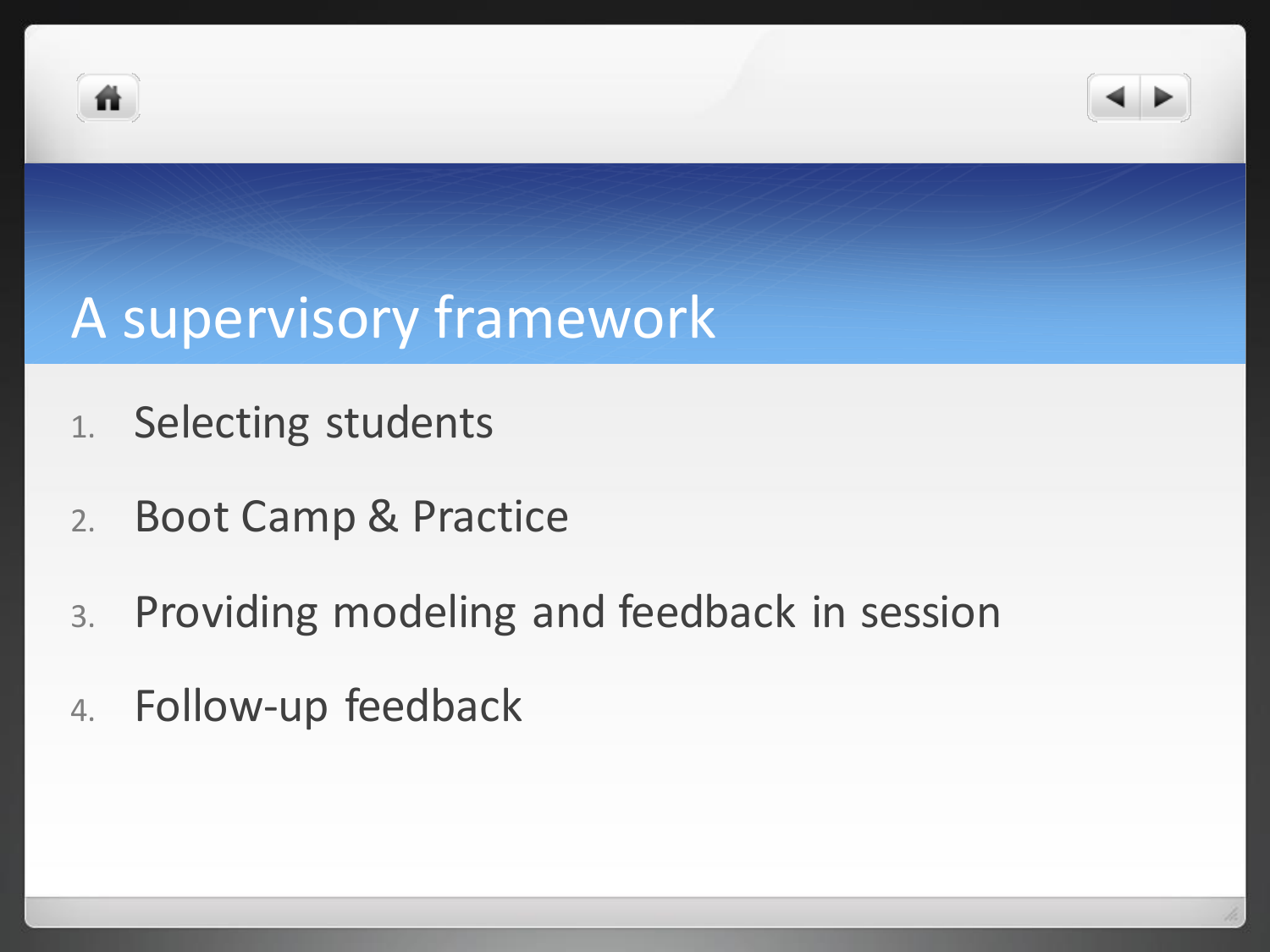



## 1. Selecting Students - 1<sup>st</sup> vs 2<sup>nd</sup> semester

- Why and what to look for?
	- Do we have such opportunity in  $1<sup>st</sup>$  semester?
	- How can we recruit students for second semester?
- Voice is a specialized clinic- Enhance their learning during the clinical placement
- Interview
- Basic skills
	- Auditory discrimination and perception
	- Stimulability for resonant voice
	- Ability to maintain conversational speech without a glottal fry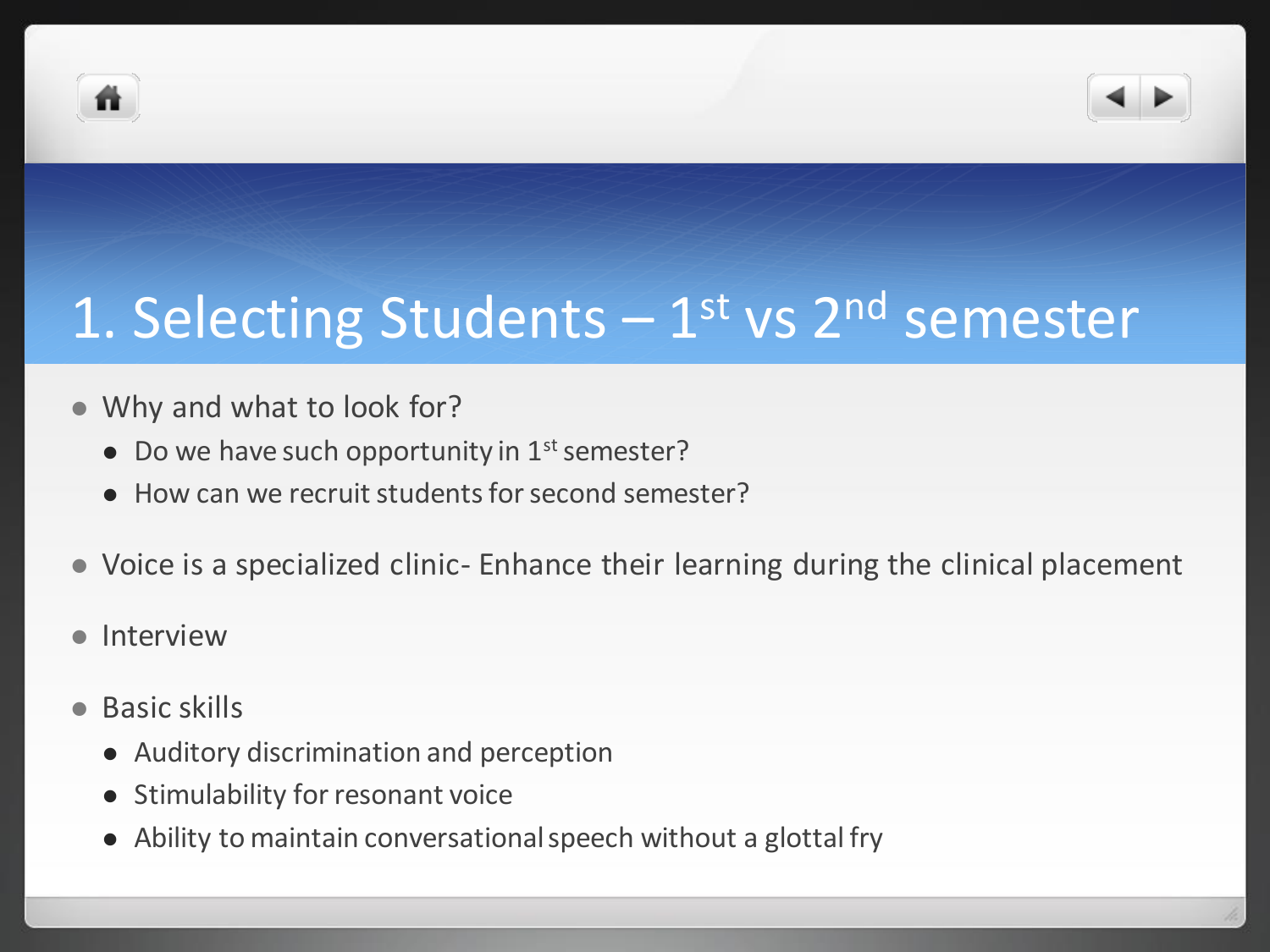



#### Perspectives

- East Tennessee State University (ETSU)
- Towson University (TU)
- The University of Arizona (UA)
- Audience Thoughts?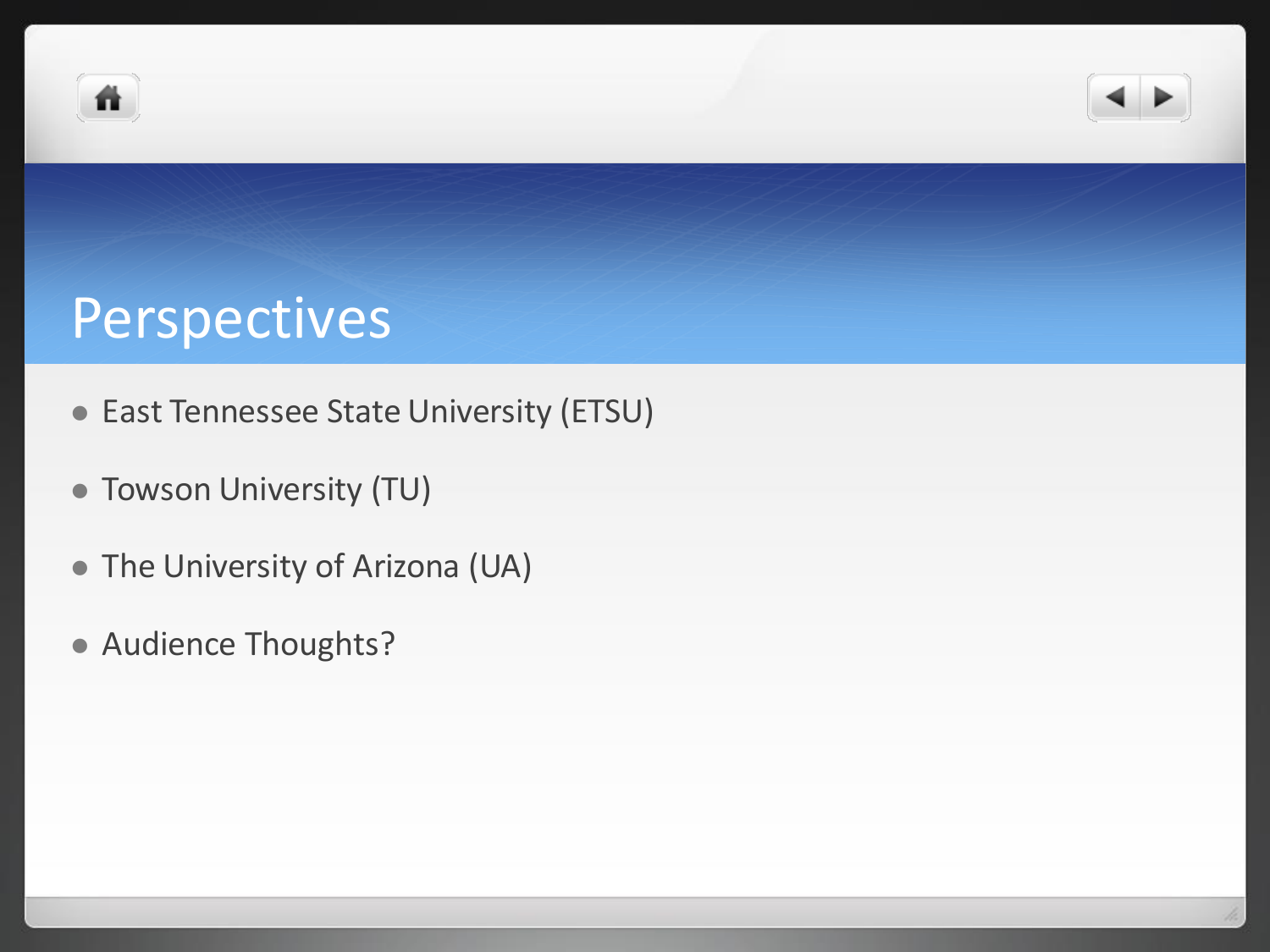



### 2. Boot Camp and Practice

- Clinic Handbook
- **Intense voice clinic orientation** 
	- Basic foundational knowledge
	- Training
		- Auditory discrimination and perception
			- [http://engage.doit.wisc.edu/sims\\_games/showcase/speechpathology/sims.html](http://engage.doit.wisc.edu/sims_games/showcase/speechpathology/sims.html)
		- Acoustic and Physiologic Assessment
		- Voice therapy approaches, principles of motor learning (Performance Vs Learning)
- Mock practice
	- Assessment
	- **•** Treatment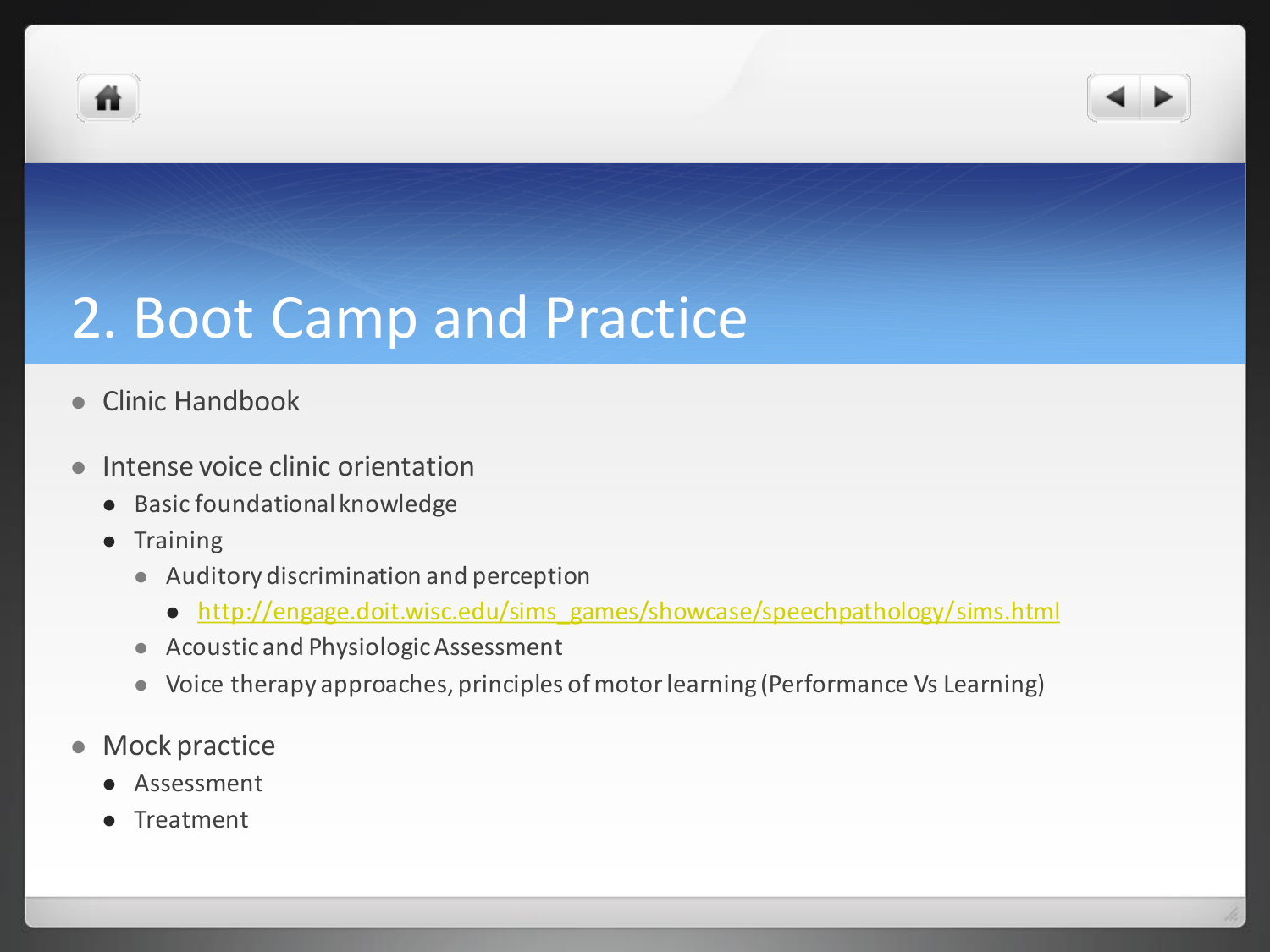



## Perspectives

- UA
- ETSU
- TU
- Audience Thoughts?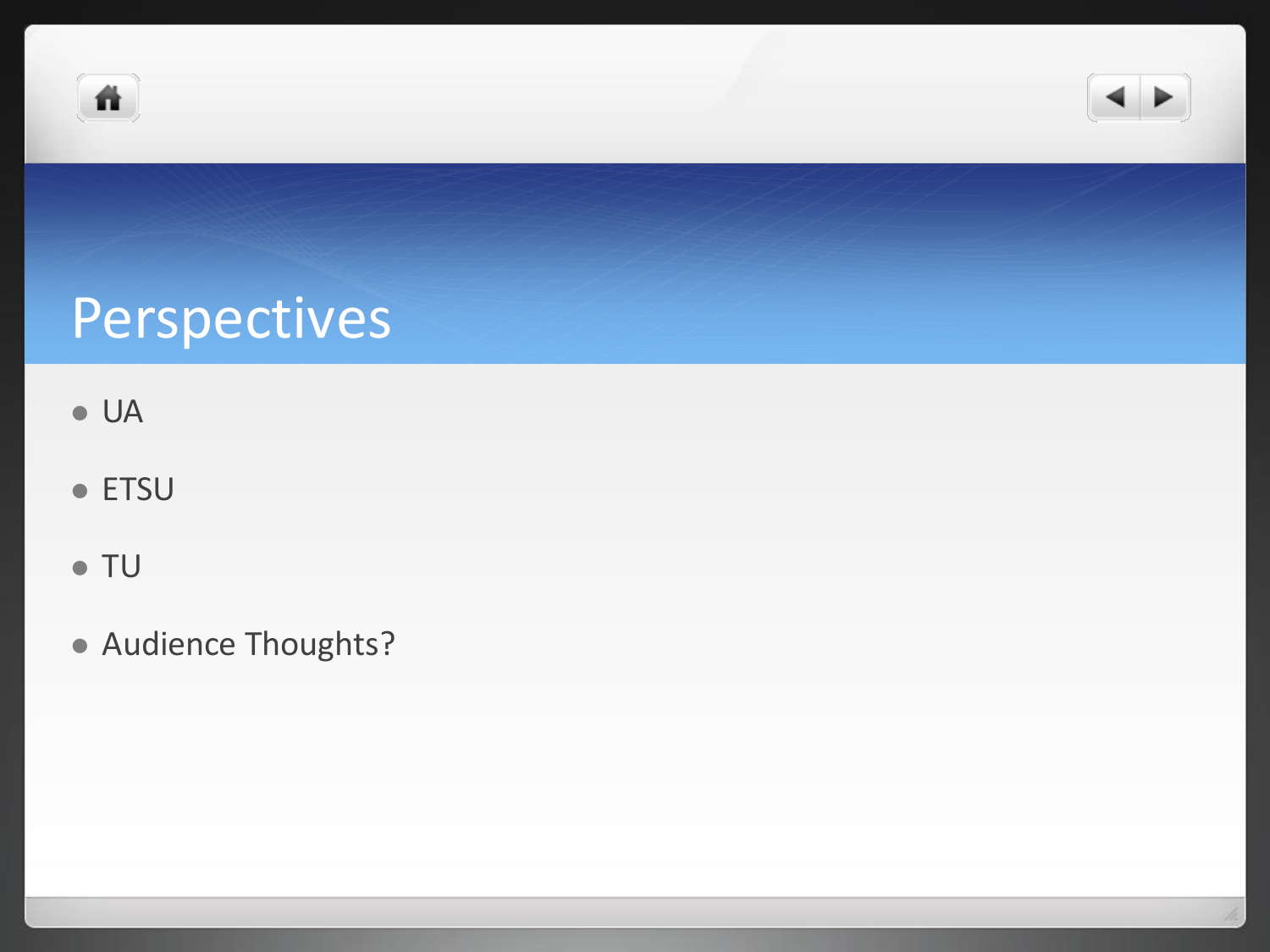



#### **Transfer**

- Prior to seeing patients
- Problem- Based Learning
	- Provide a hypothetical case or a true case from an earlier semester
- Goal
	- Provide an assessment plan and expectations in assessment
	- Provide a Treatment plan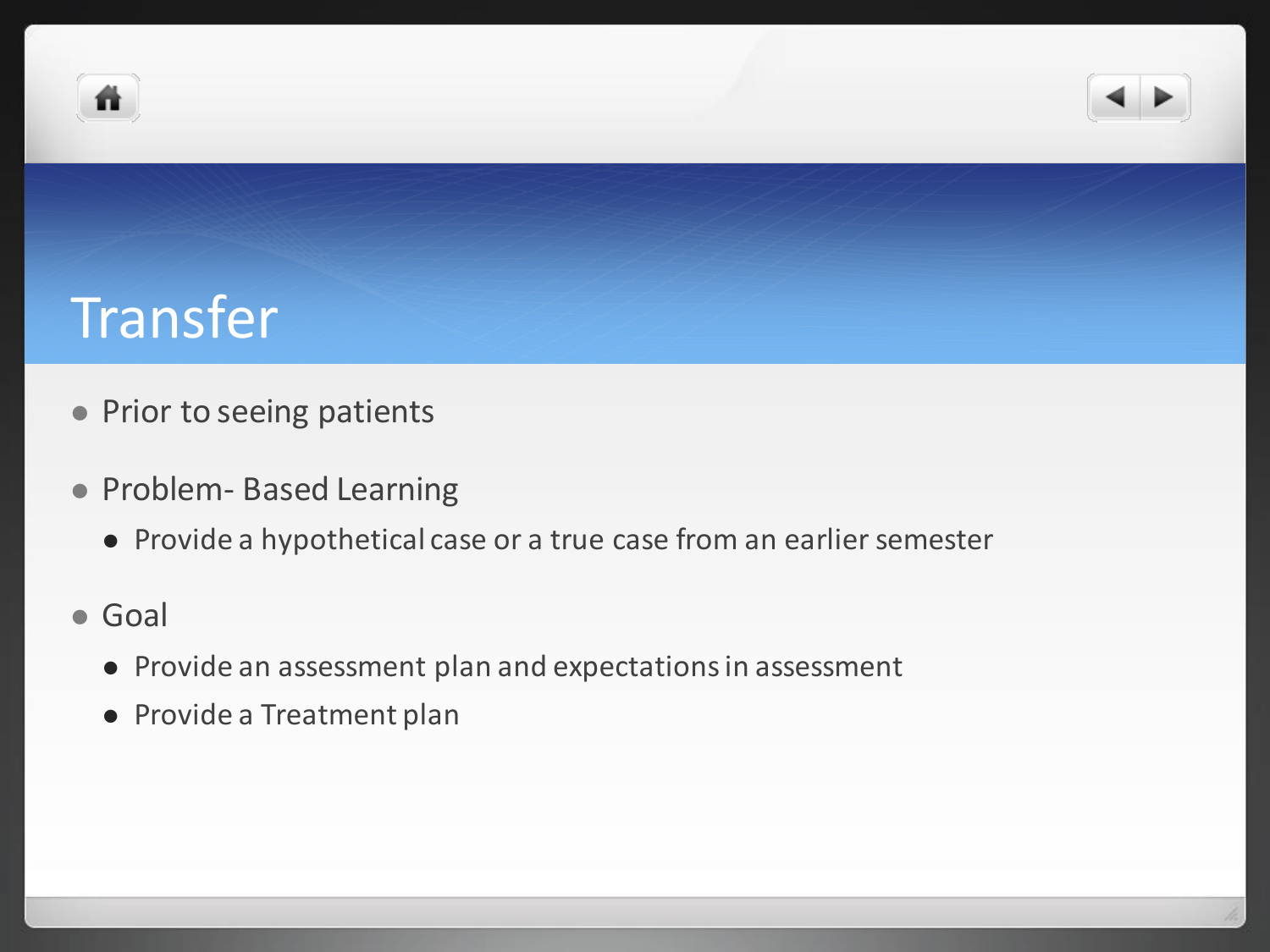



## 3: Providing modeling and feedback: *in session*

- Initial Session
	- Students Shadow Supervisor
	- Students complete a Guided Observation Form
		- **•** Assessment
		- Treatment
- With progression
	- Student gradually takes lead as he or she demonstrate competencies
	- Students complete Guided Observation Form
	- Indicate their role in assessment/treatment
- Supervisor Feedback after every session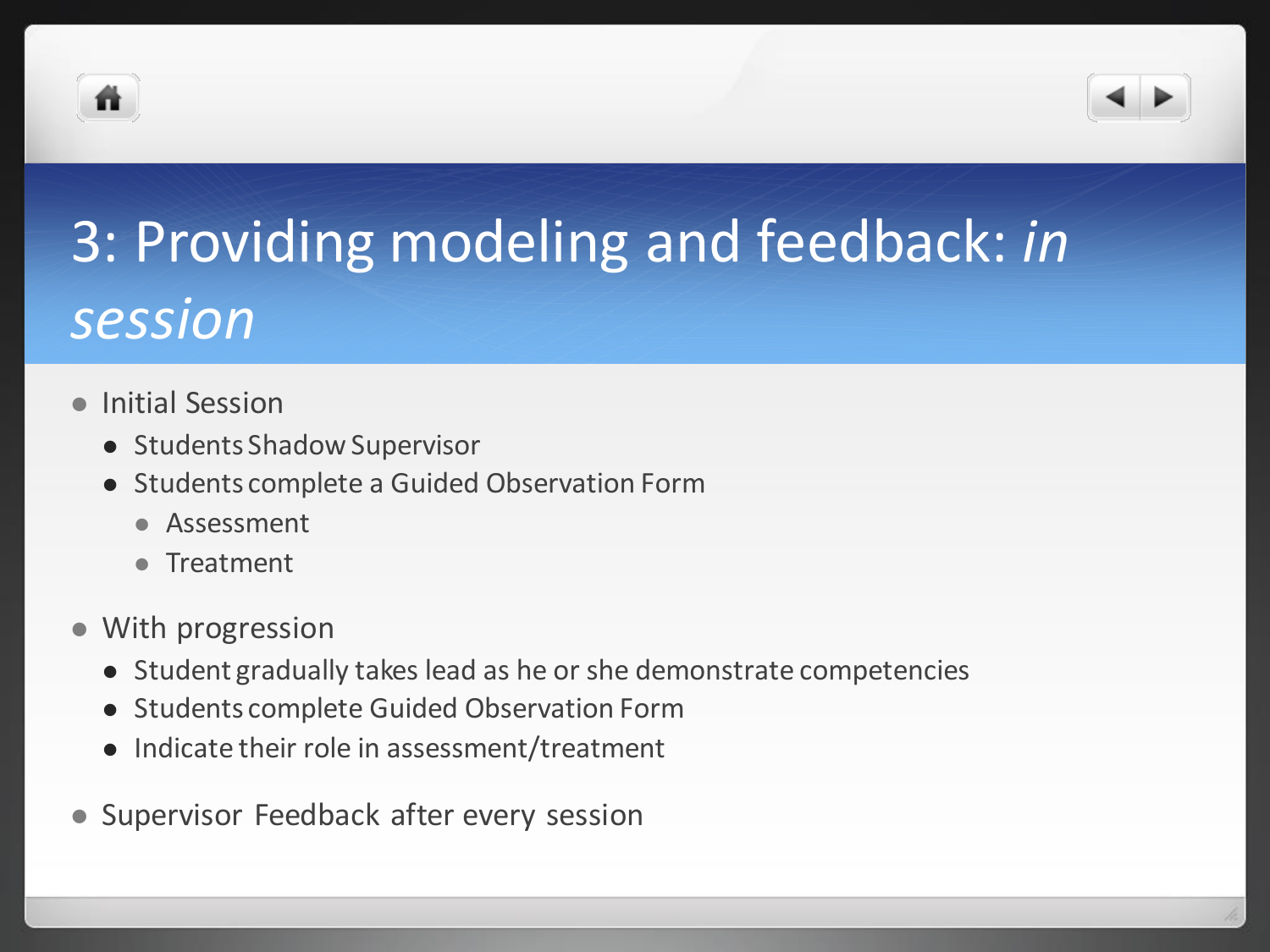



## 4. Follow-up feedback

- Student self evaluation
- **Peer evaluation**
- Supervisor evaluation and feedback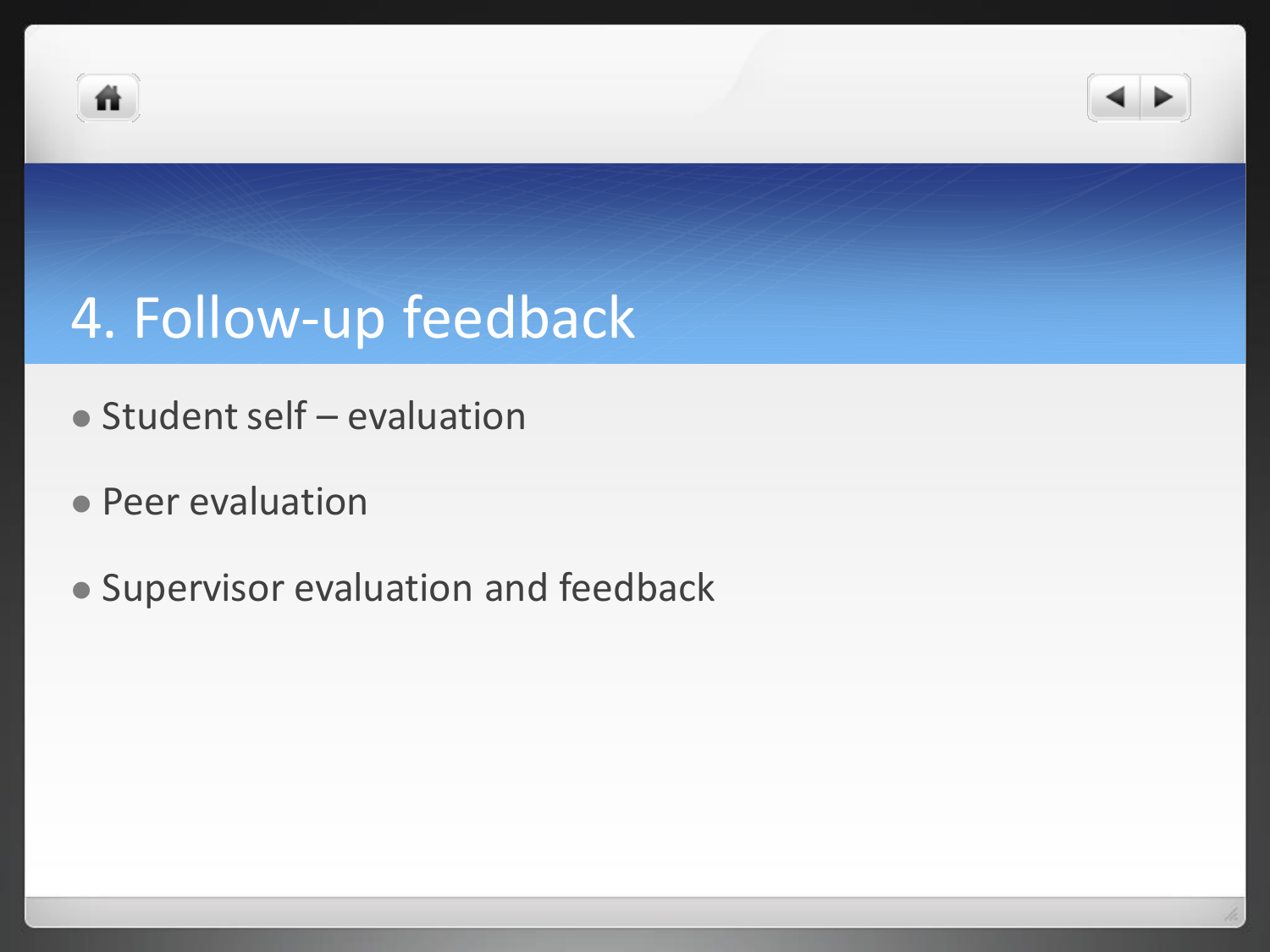



- Students can maintain a journal
	- Reflect on the process and the take-home point from each session
- Recording of the mock assessment and treatment session
	- During orientation-self-evaluation and supervisor evaluation
- Recording of session with client
	- Self- evaluation, peer-evaluation and supervisor evaluation

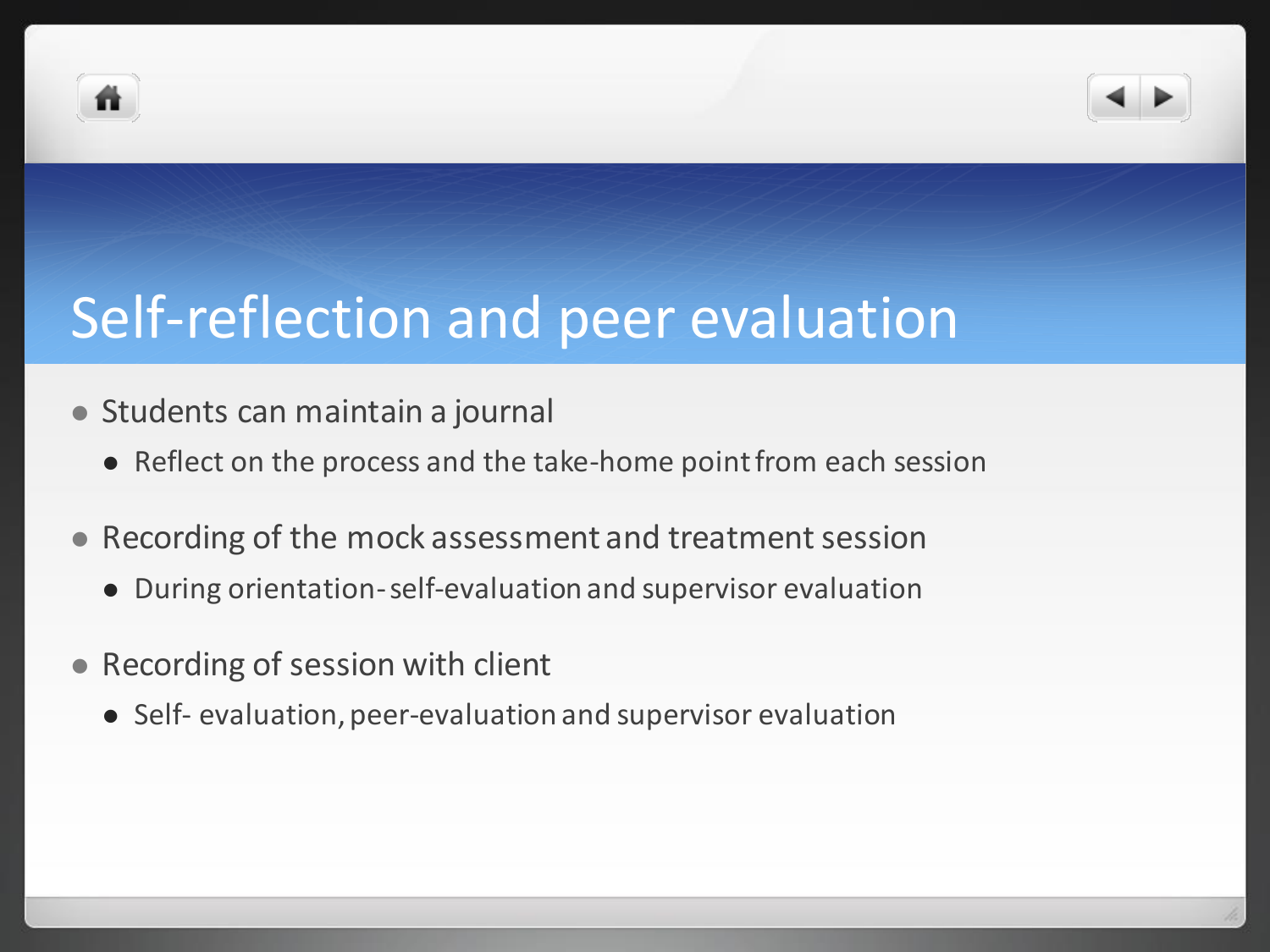



#### Supervisor observation report

- 23 attributes (divided into 4 categories)
	- Client-Clinician Relationship
	- **Treatment Planning & Management**
	- Equipment & Materials
	- **Treatment Execution**
- Supervisor rates each attribute using a 4-pt. qualitative scale
	- Always
	- Mostly
	- **•** Somewhat
	- Never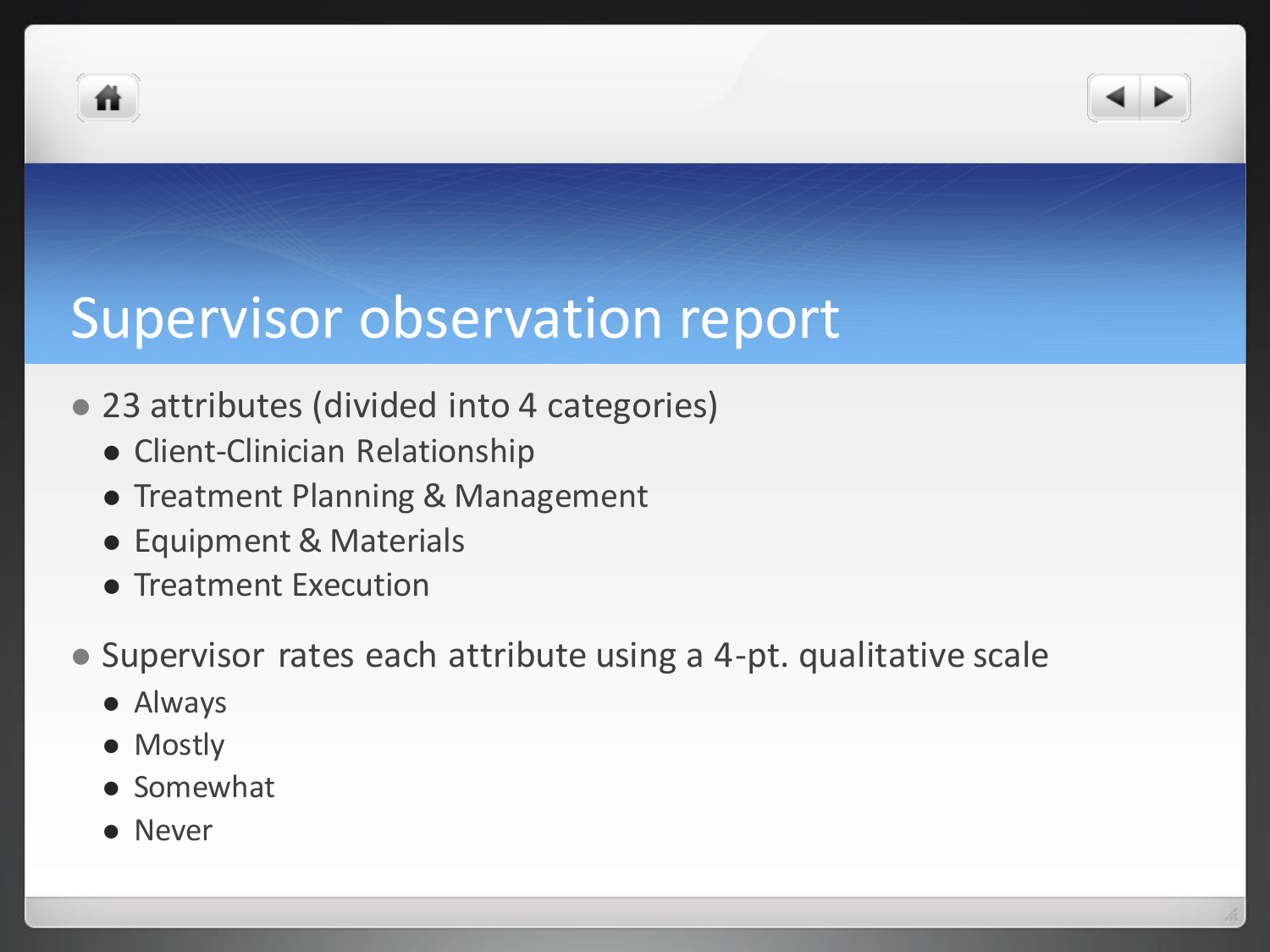



#### Supervisor Observation Report

- **Client-Clinician Relationship** 
	- Clinician demonstrates warmth, empathy, and personal regard.
	- Clinician sets and reinforces appropriate amount of "chatter"
	- Clinician appropriately and effectively responds to client's questions & comments.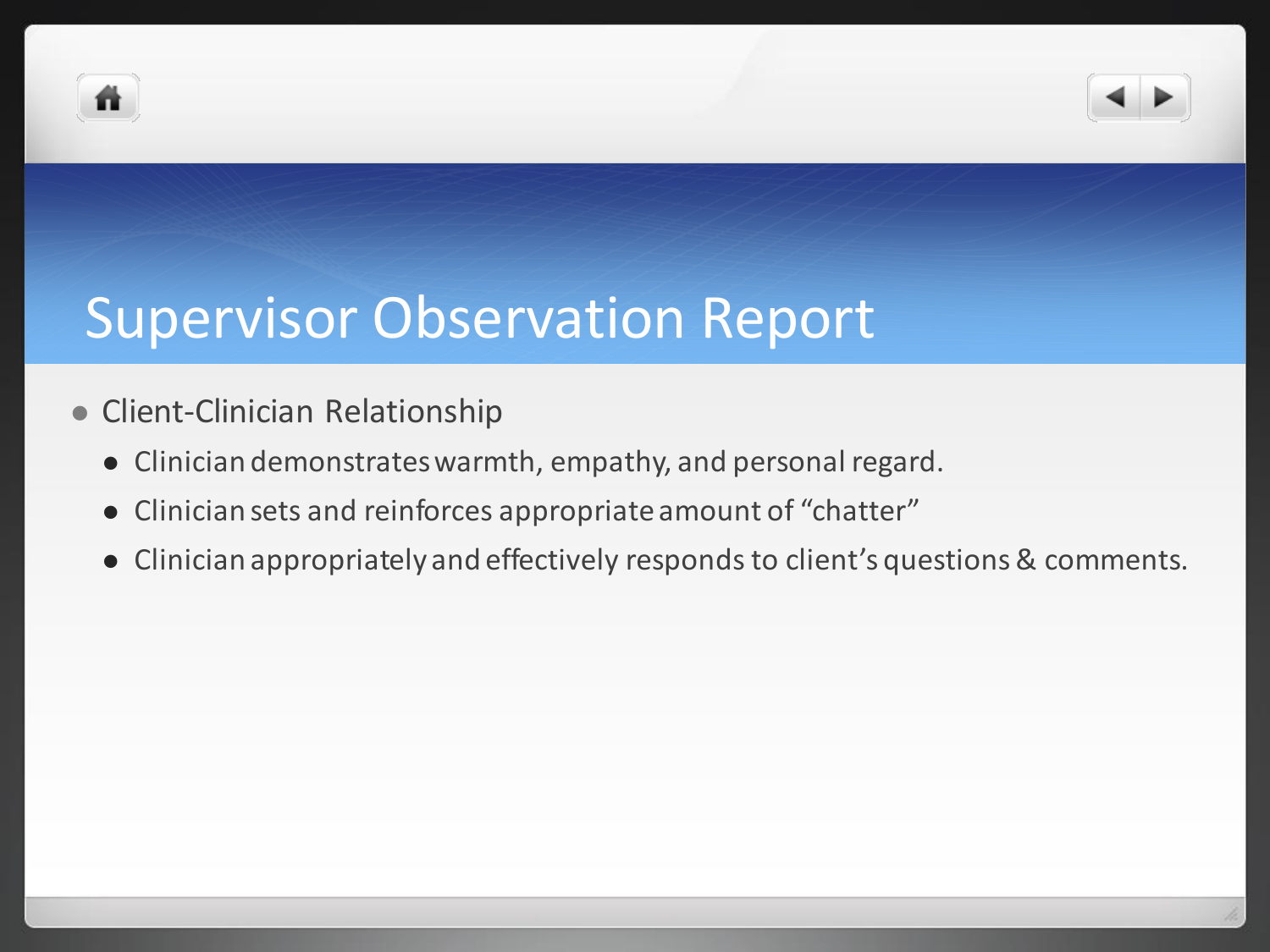



#### **• Treatment Planning & Management**

- Appropriate session plan, submitted on time
- Appropriate SOAP from previous session, submitted on time
- Appropriate SOAP documentation, needs only minor revisions
- Session objectives are appropriate and conform to semester tx plan
- Clinician uses time effectively, appropriate pace, accomplishes all planned activities
- Clinician demonstrates flexibility by respond to client's immediate needs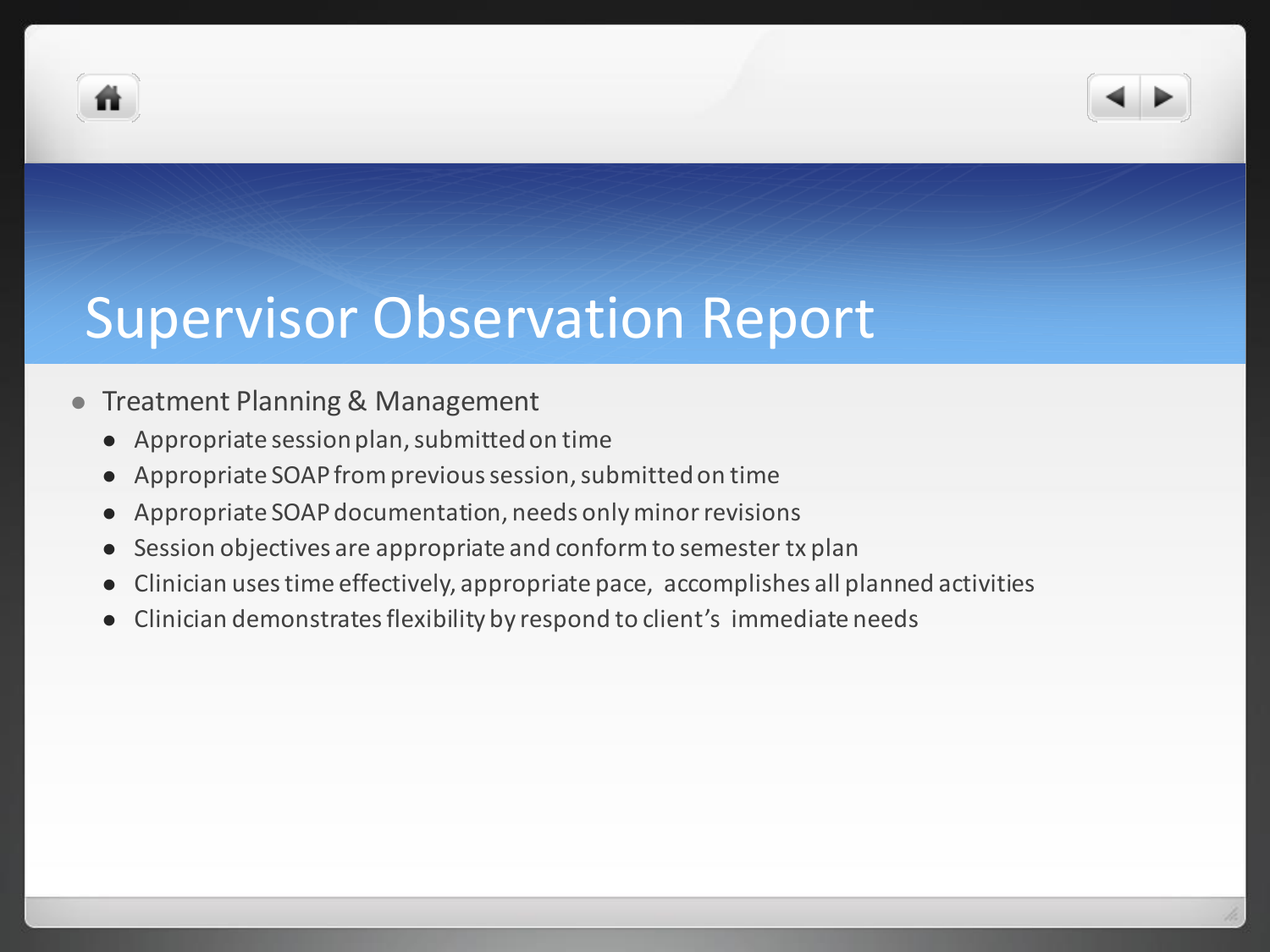



#### Supervisor Observation Report

#### Equipment & Materials

- Appropriate equipment set-up
- Appropriate measures recorded
- Appropriate feedback to client
- Appropriate materials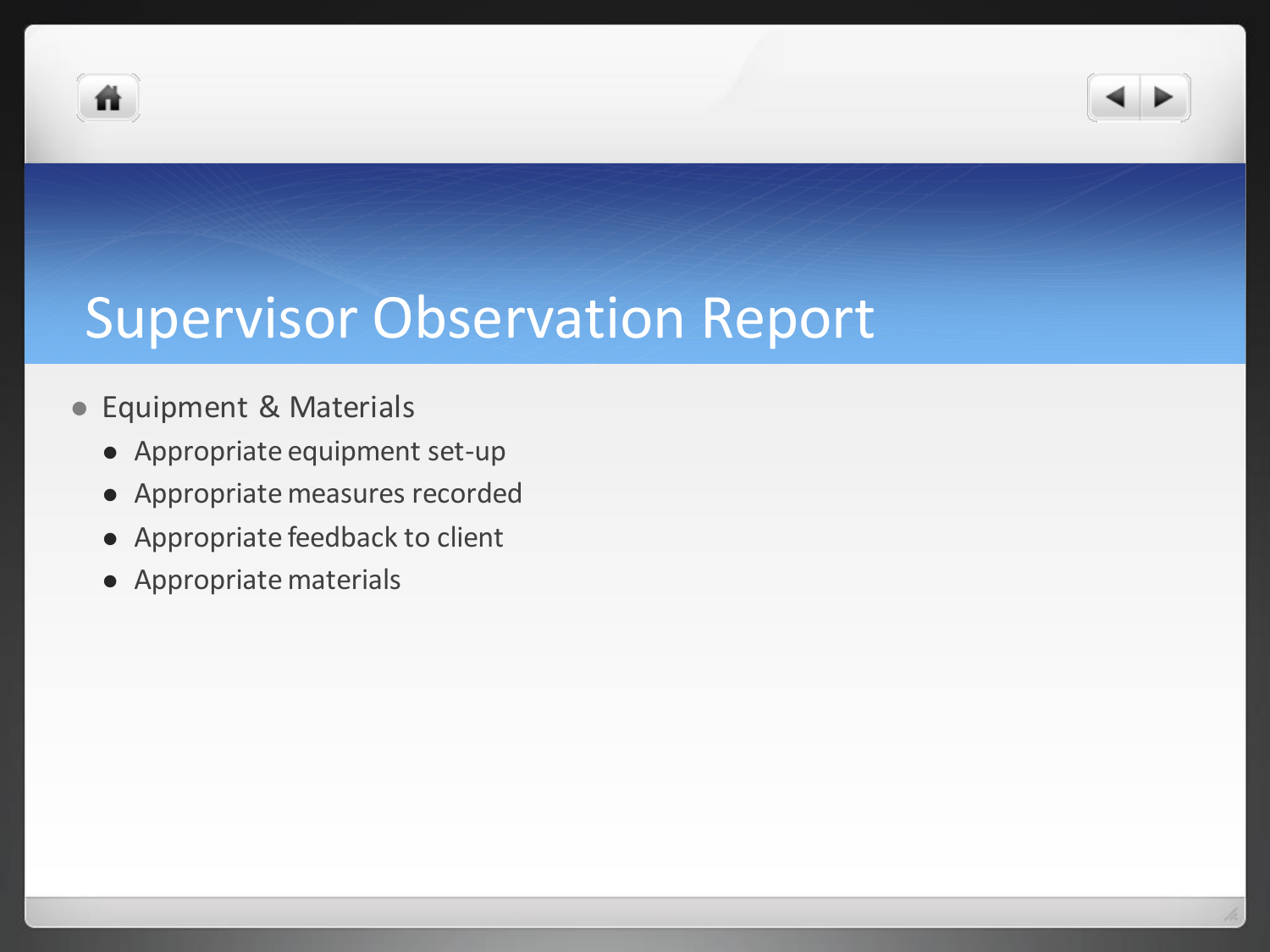



#### Supervisor Observation Report

#### Treatment Execution

- Collects appropriate data weekly regarding target goals for vocal wellness and documents in SOAP
- Collects appropriate data weekly regarding client self-report of effort and voice quality (and documents in SOAP)
- Provides appropriate modeling,
- Provides opportunities for client to respond
	- "how did that feel?"
	- Fffort?
	- Sound? (was that your optimal voice?)
- Provides appropriate feedback using principles of motor learning for voice
- Able to discriminate "correct" vs "incorrect"
- Provides client with appropriate wrap-up at end of session, comparing current from past performance
- Assigns appropriate homework, provides appropriate materials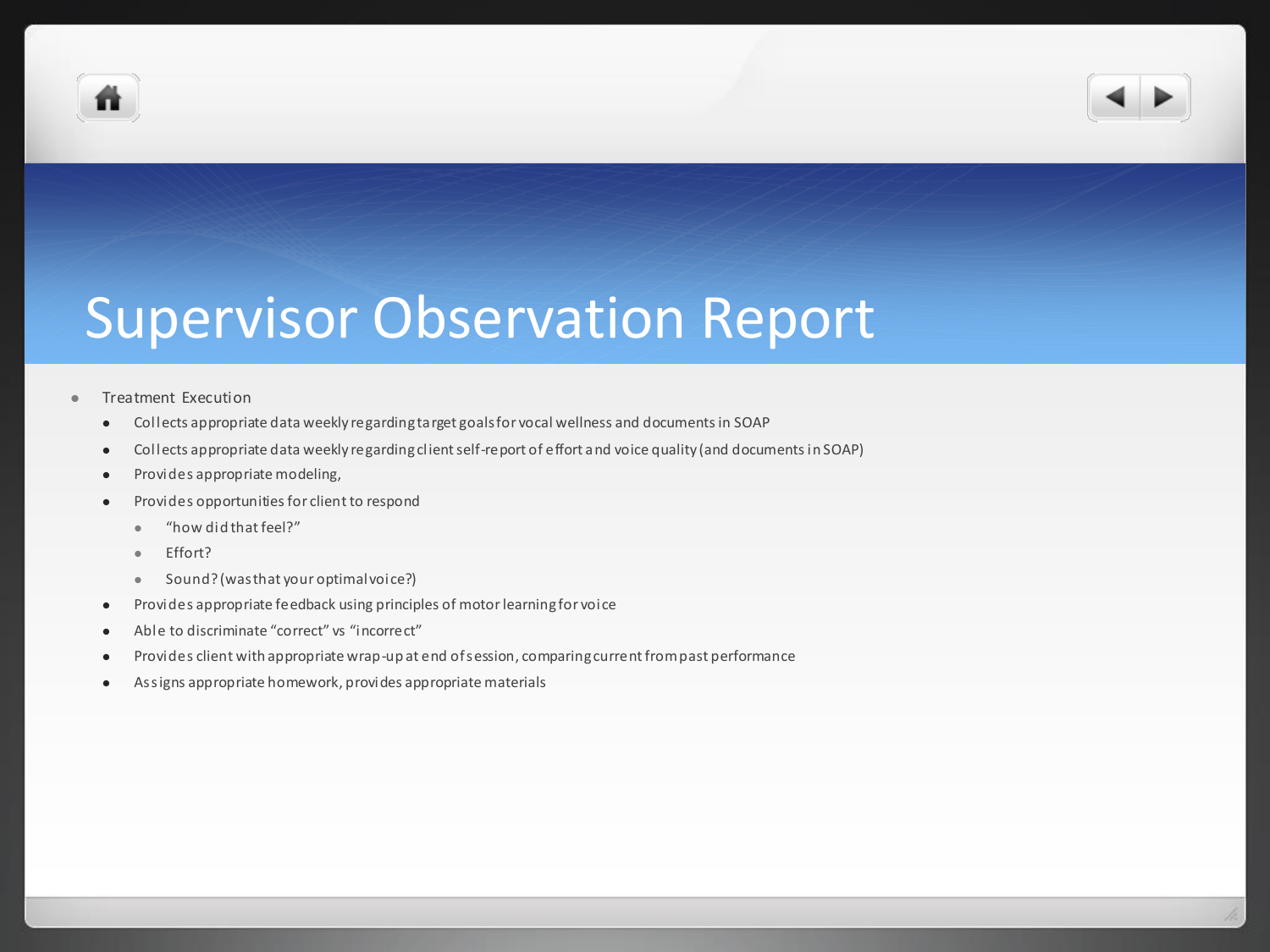



## Perspectives

- TU
- ETSU
- UA
- Audience Thoughts?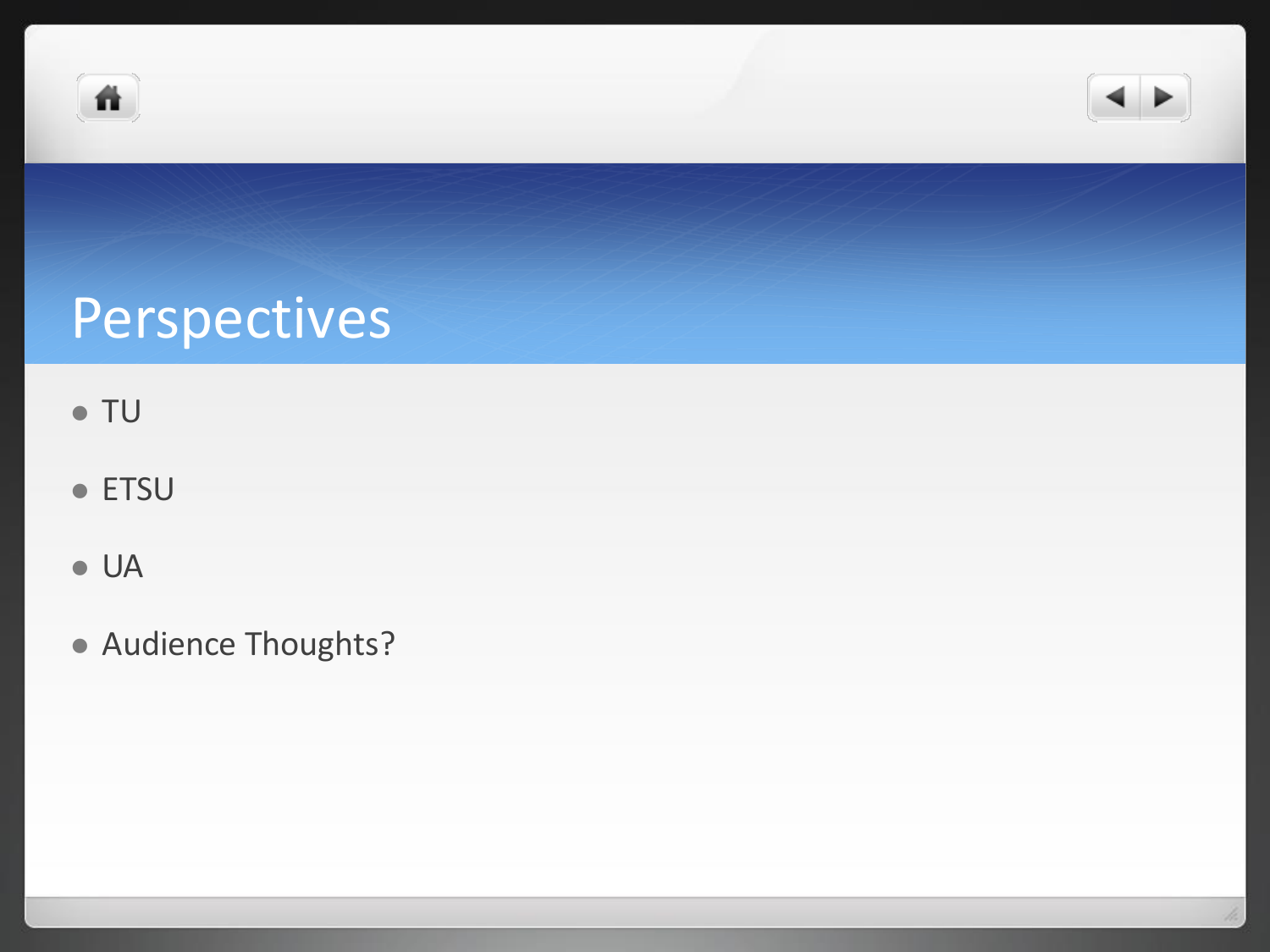



### OUR FINAL GOAL

- Student training and education
- Patient benefit and welfare